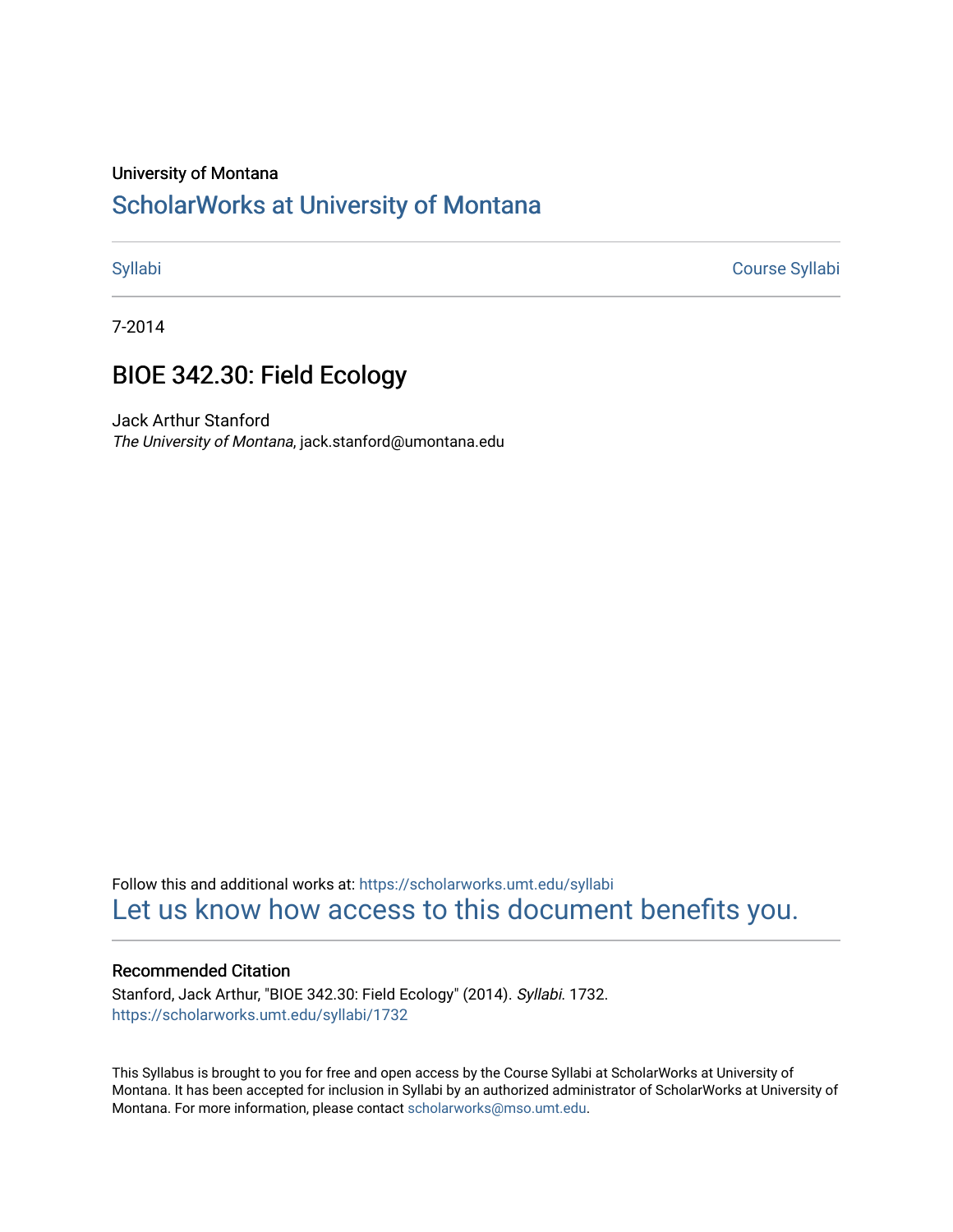## Field Ecology – BIOL 342 Syllabus Prof. Jack Stanford (Dr. J) Flathead Lake Biological Station University of Montana

### **INTRODUCTION**

**Ecology is the study of biophysical controls on the distribution and abundance of biota, including human influences.** The course provides detailed study and discussion of ecological phenomena including: behavior and life cycles of organisms; population, community and landscape dynamics; biodiversity and productivity; biophysical processes (e.g., climate change, nutrient cycles, herbivory, predator–prey interactions) and organization (e.g., genomes, ecosystems, biomes, ecoregions) across space (local to global) and time scales; and ecological economics and human ecology. Natural history observations and ecological principles are used to explain biological patterns, processes, responses and complex interactions as influenced by changing environmental conditions. Lectures build upon the laws of thermodynamics, evolution, trophic dynamics and other unifying principles to present ecology as a key discipline of the natural world and essential to human well being. This course is conducted outdoors regardless of weather, including all lectures and lab exercises, so those ecological phenomena can be examined in real time and real life. All day and over-night trips, mainly by foot, will be conducted throughout the course, taking students into the full range of aquatic and terrestrial environments near the Biological Station and the adjacent mountain areas, including Glacier National Park. Students are expected to take detailed notes and conduct directed measurements that will require analysis and interpretation through written and oral presentations and written reports edited by the instructors.

**Learning outcomes:** After taking this course students will be able to: 1) identify and describe the ecological processes that that determine the distribution and abundance of organisms and their ecosystems within the landscapes of the Northern Rockies; 2) to identify common plant and animal species of the Northern Rockies, 3) understand basic tenets of ecology, such as trophic dynamics, evolution, life history energy balance, competition and habitat-niche relationships; 4) apply experimental designs and systems thinking to test hypotheses and build conceptual modes of biophysical processes that define ecology as a discipline; and, 5) understand the vitally important role of ecology in sustaining ecosystem services that influence human well-being.

**Prerequisites:** College level biology and mathematics.

#### **TEXTS**

- Molles Jr., M. C. 2008. Ecology: Concepts and Applications (4th Edition). WCB/McGraw-Hill Publishers, New York, NY. ISBN 0072439696 Paper Back; ISBN 0072439696 Hardback
- Kershaw, L., A. MacKinnon and J. Pojar. 1998 or newest. Plants of the Rocky Mountains. Lone Pine Field Guide. Lone Pine Publishing, Renton, WA. ISBN 155105088-9

Wilson, E. O. 2003. The Future of Life. Vintage Books, Division of Random House, Inc., New York, NY. Electronic copies of supplementary reference materials will be provided by the professor and FLBS.

#### **EXAMS AND GRADING**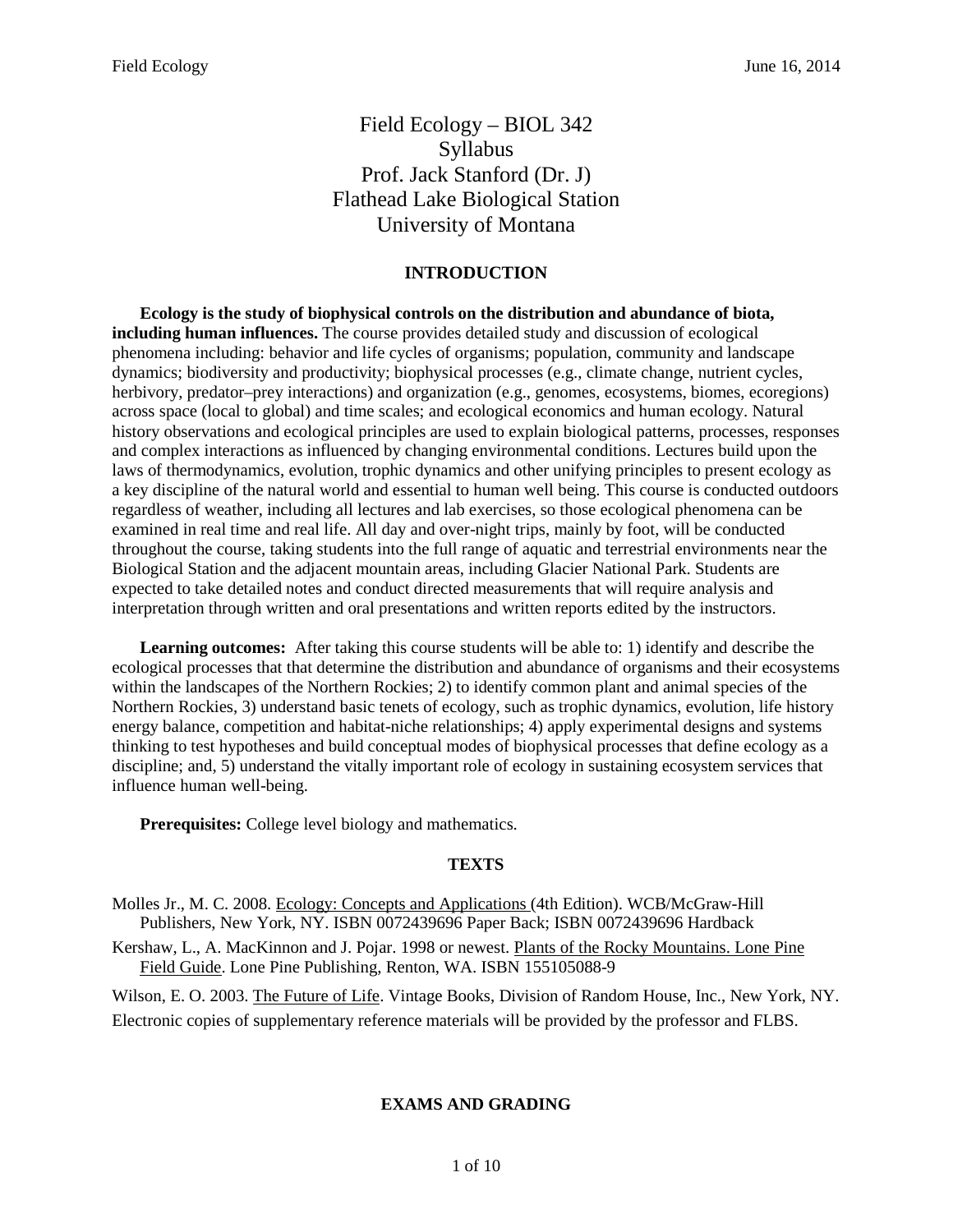- Participation in class work and discussion  $-10\%$
- Quality of 4 data analysis assignments, each with written reports 30%
- Research project. This is a  $5-10$  page written report and oral presentation about some ecological interaction or phenomenon quantified independently by the student during the course  $-30\%$ (note that 50% of the final grade is determined by written reports that students complete independently using data collected in class or independently in accordance with instructions in handouts or by interaction with Dr. J).
- Final exam (essay-type, take home)  $-30\%$

## **BRING YOUR LAPTOP COMPUTER – all materials are digital.**

#### **APPROACH AND PHILOSOPHY**

The goal in this class is for students to thoroughly understand ecology in a functional process context through observation and directed analyses in the Crown of the Continent Ecosystem. We will learn common plants and animals of this region, how they interact along complex biophysical gradients and how ecosystems like this one provide goods and services that are essential to human well being.

Please note – the course is taught entirely outside, regardless of weather, Monday through Thursday, often using 10 hours or more per day. We will hike some every day and on some days we will hike all day, studying ecology as we go. Students must be prepared. If you are absolutely certain that you can hike at least 10 miles in the mountains with a light pack in a day, you will really enjoy this course. If you are not sure of your hiking skills in the rough terrain of mountain landscapes, but you like to exercise and are really committed to learning Ecology in this marvelous field setting, Dr. J will teach you how to enjoy hiking as a part of the ecological experience. Dr. J has done so with many students over the years. But, you must be willing to try to keep up with the old professor and the rest of the class as we foray into the woods, grasslands, streams and mountains.

#### **Analysis and writing assignments based on in-class data collection**:

Each student is required to complete directed analysis of data collected by the class and produce written reports. The instructors will evaluate and discuss reports with each student to improve writing skills. So, special attention is paid to how reports are prepared. All reports should generally follow formatting for the journal *Ecology*. See Moodle Day 1 for a link to the *Ecology* webpage with instructions for authors. In short, include a title, a short abstract less than 150 words, Introduction, Methods, Results, Discussion, Literature Cited, Tables and Figures. The results section will include graphical presentation of the analyses and statistical interpretation of the data. Handouts are provided in electronic format on Moodle with information on how to conduct the work and with questions that should be addressed in the write up. The objective of these reports is to introduce the student to scientific method in ecology, proper approaches to data collection and analysis and conduct of scientific writing. Reports typically are 3–5 pages in length, including graphics.

- Report 1. Analysis of small mammal plot trapping (mark-recapture)
- Report 2. Analysis of thermal stratification in Flathead Lake.
- Report 3. Analysis of lodgepole pine regeneration following wildfires.
- Report 4. Analysis of physical data and macroinvertebrates sampled in different streams

#### **Projects**:

Each student is required to conduct an independent research project on an ecological phenomenon. The project may be observational or experimental, but must be empirical. A written proposal or study plan approved by the instructors is required prior to conduct of the study, by the end of week one (prior to start of Field Day 5). Draft project reports are due prior to the start of the first day of the  $4<sup>th</sup>$  week of the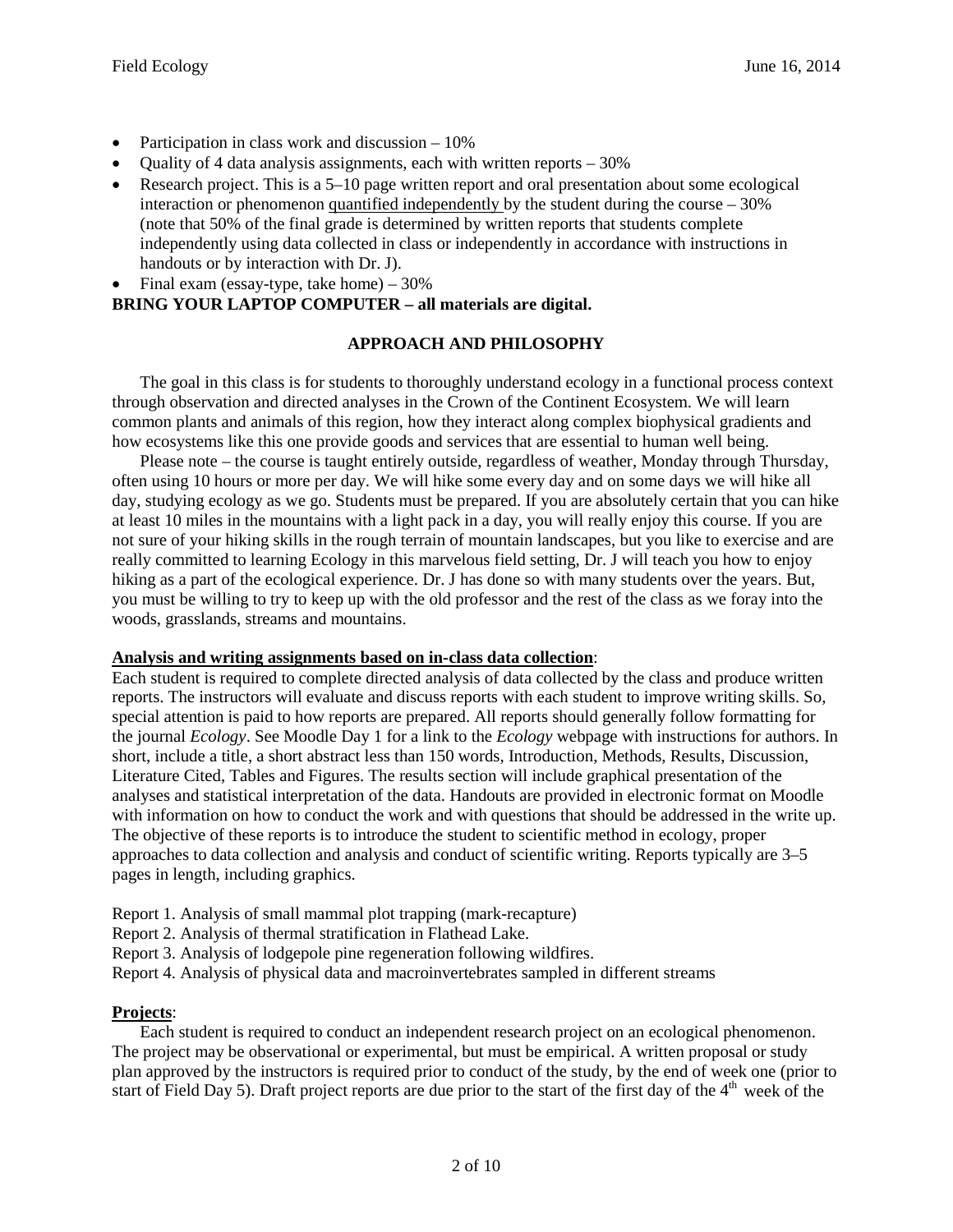course. Example reports from previous classes are available for perusal on the Moodle course interface under Day 1. Dr. J will edit the reports and return them to the student for revision. Final reports are due on the last day of the course when each student also will make a PowerPoint presentation to the class describing his/her project in scientific terms. The purpose of independent projects is to provide hands-on experience in planning, conducting and conveying ecological research.

#### **Outside of Class**:

Use Friday–Sunday periods to read, review and work on assignments and projects. You cannot do well in this course without reading the text cover to cover as fast as possible. We will cover all the major topics in the book during the first two weeks and then reinforce them by repeatedly revisiting concepts and processes as we encounter them during our field day jaunts. Students are expected to take notes in the field, make directed measures (focused field studies) and in the evenings work in groups to analyze and present the data (group work products). Some of the focused field data will be analyzed individually and presented to the professor as written reports.

Hiking on the off days is encouraged because there is so much to see around FLBS, but conduct your trips in the context of the course content.

#### **Use of Wireless Internet at FLBS**:

The Ecology Lab and Cabins B–E are equipped with a secure wireless connection to the Internet. The FLBS cybertech will provide instructions for connecting your laptop computer to the wireless network. An online learning interface (Moodle) is used to provide electronic versions of many of the course assignments and supplementary readings for the Field Ecology course. This site will allow you to correspond with the professors on reports and tests, and will provide for the electronic sharing of data, photos and other information with the entire class. Class assignments are also posted on the Moodle site and all assignments are to be submitted to Moodle. Links are provided with assignment instructions and for assignment submission. Additionally, each student has a UM email address that will be used to communicate with the professors during the course. Your login name is your first name and last name followed by umontana.edu. For example, John Smith is john.smith@umontana.edu. To login to Moodle you will need a net login ID. See Jeremy for your login ID and initial password (we will meet with him at 8:15am the first day of class). Use the internet, especially Google Scholar for report resources.

#### **COURSE SCHEDULE AND PRIMARY TOPICS**

We follow this schedule rain or shine; topics may vary depending on what we encounter in the field. It is up to the student to elaborate understanding by reading the text book.

#### **Week One**:

#### *Field Day 1* **–** *Introduction to processes controlling biodiversity: the Bio Station forest and Flathead Lake from the shoreline***.**

Today we will learn the difference between natural history and ecology with emphasis on what is meant by biodiversity and how to measure it along biophysical gradients. Context with evolution and life history energy balances is also fundamentally important. We will also learn about using capture-markrecapture methods to estimate population sizes.

- Defining ecology in a natural-cultural context.
- Natural history: life on land and water, biodiversity and its attributes.
- Unifying principles in ecology: thermodynamics, evolution, trophic dynamics, others.

#### Focused field studies: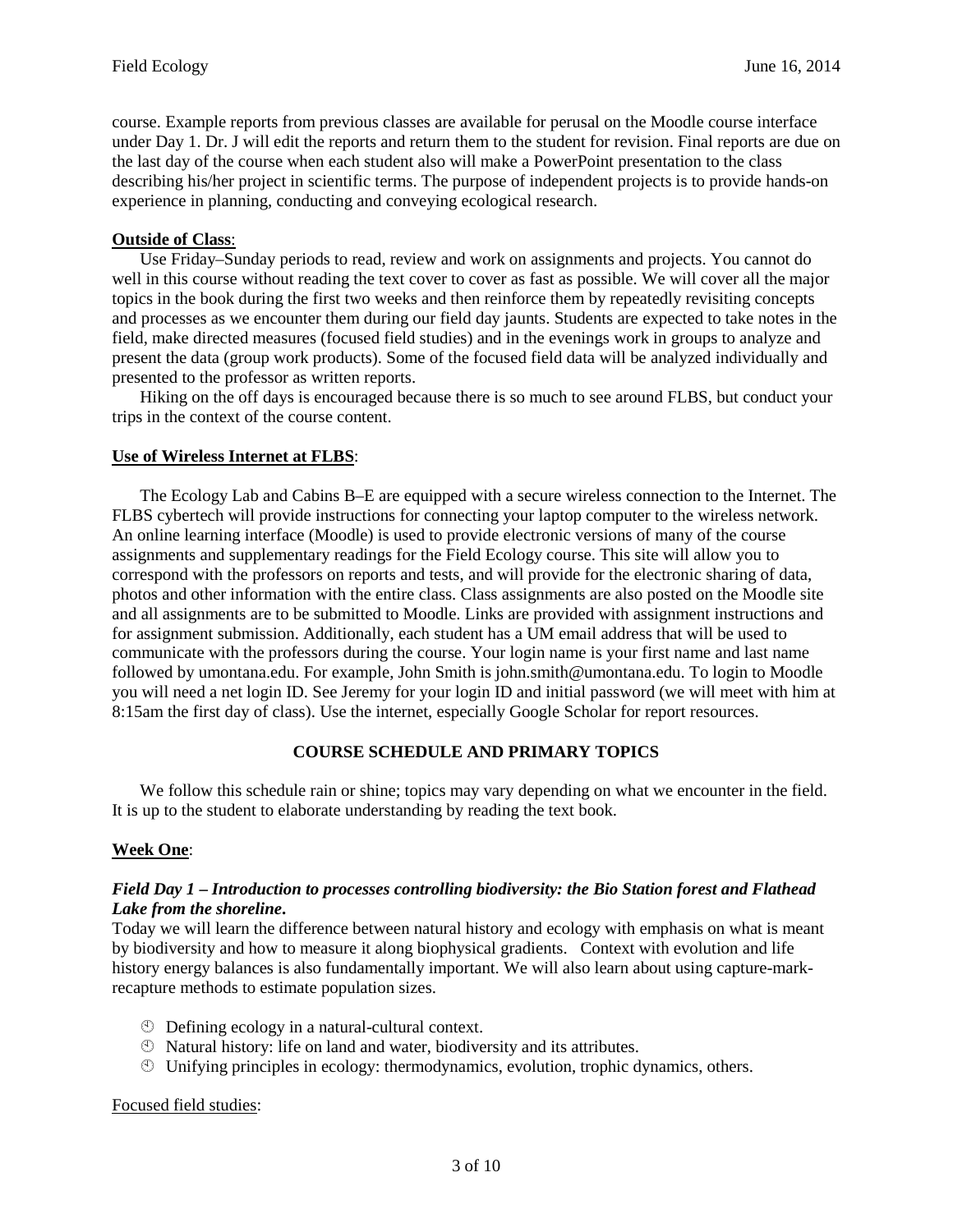- a. Introduction to plant communities characterizing the lakeside forest and discussion of disturbance (blowdown) and management options.
- b. Recognizing and documenting ecological gradients (e.g., microclimates).c. ecology and reproduction of bald eagles and ospreys.
- c. Field exercise in capture-mark-recapture small mammal trapping on the biostation grounds. This work has to be carefully supervised because some of the rodents carry a virus that can infect humans, although the risk is very low. See documents on Moodle for additional details.
- d. Extra reading assignment 1. Hall, C. A. S., J. A. Stanford, and F. R. Hauer. 1992. The distribution and abundance of organisms as a consequence of energy balances along multiple environmental gradients. Oikos **65**:377–390.

Independent work products:

- 1. Distribution of trees and shrubs (point/quarter method, see handout) in the FLBS forest in relation to localized moisture and temperature gradients (see weather station data).
- 2. Independent study of tree and shrub identification Dr. J will quiz each student in the 2<sup>nd</sup> week of the class on woody plant identification; you must learn the local flora.

#### *Field Day 2 –Intermountain hill slope forests and stream ecology: Bear Trap Mountain Trek*

Today we will study the distribution of trees and shrubs along the moisture and temperature gradient from lake shore to top of Bear Trap Mountain. As we hike from FLBS up the mountain we will periodically stop and use the point-quarter method to determine density by species of the vegetation along the gradient. Weather stations are maintained at various points along the way. These stations provide data that allow each student to plot distribution and abundance vegetation in relation to precipitation and temperature. Archival data from the weather stations will be available on the Moodle class site.

- $\circled{B}$  Biophysical influences on life cycles: temperature the master variable- dynamics of water and nutrients; aquatic-terrestrial linkages.
- Drivers of plant and animal dispersal
- Human influences: effects of clear cut logging.
- Wildlife management in forest settings.

#### Focused Field Studies:

- a. Mark-recapture trapping on the FLBS mammal plot
- b. Controls on altitudinal distribution of woody vegetation.
- c. Efficacy of logging practices and influences on forest succession, runoff patterns and stream biogeochemistry.

#### *Field Day 3- Biostation grounds – Stream ecology I and BioStation birds and mammals*

Today we will begin learning about populations of animals and plants, how they move around, their interactions and how they play into food webs. We will continue to set traps on a sampling grid as an example of how to census animals using mark and recapture techniques in addition to observation. We will contrast populations in streams and in forest settings. We will learn the fundamentals of stream ecology, sample macroinvertebrates in two streams with different characteristics, and measure physical characteristics of Roy's Creek along a gradient from where it originates to its outlet at the lakeshore.

- The physical basis of stream networks, role of flow and temperature
- Biophysical organization and trophic interactions
- Wildlife of the Crown of the Continent Ecosystem
- Animal adaptations to environmental variation, relationship to life histories
- Why do animals migrate? How do they navigate?
- $\circled{1}$  Distribution and abundance of small mammals the FLBS mammal plot (mark recapture sampling)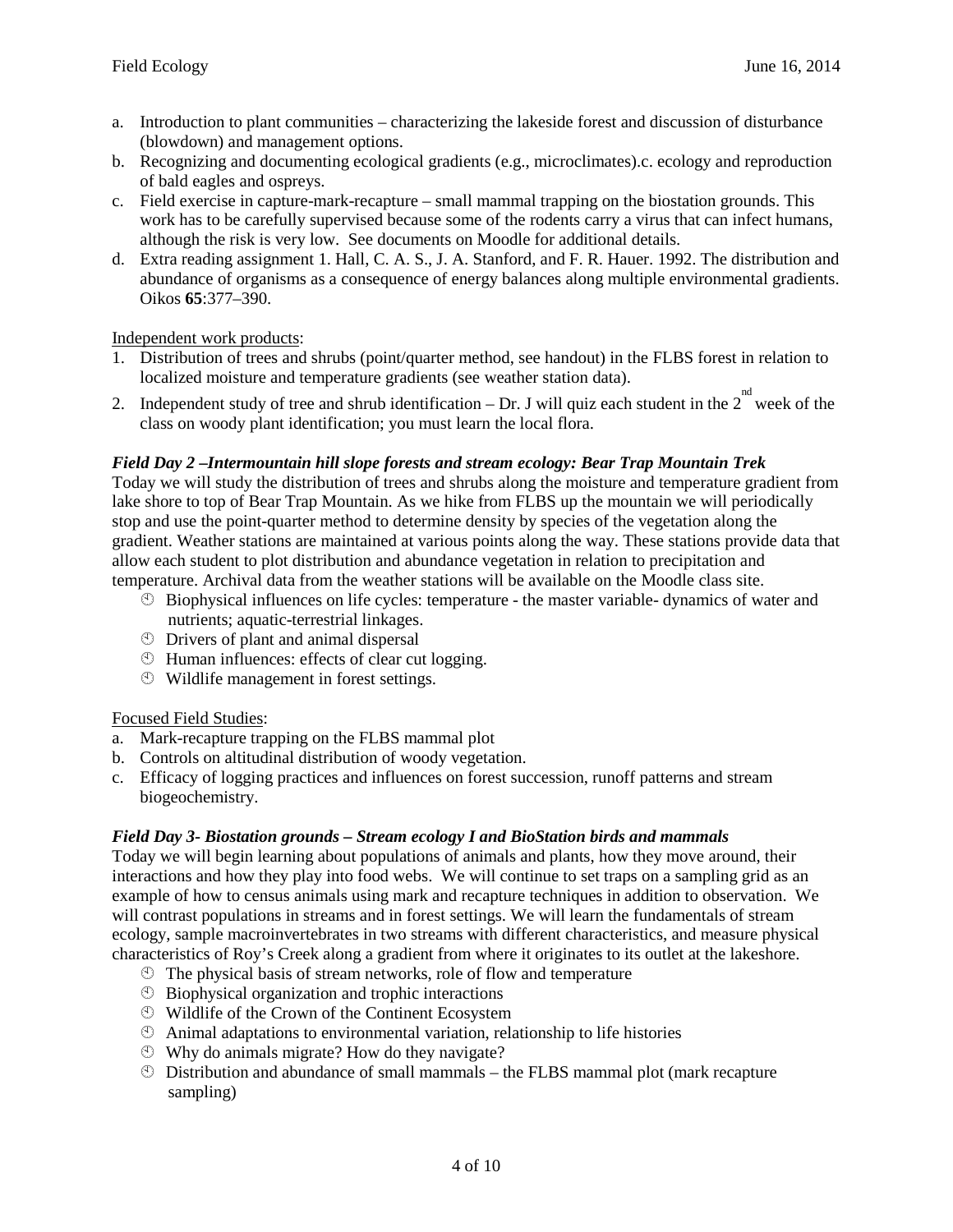Focused field studies:

- a. Mark recapture study of the Bio Station mammal plot
- b. Major insect (trophic) groups of Roy's and Yellow Bay Creeks determined by benthos sampling comparative food webs (how does presence of fish influence food web structure?).
- c. Patterns in temperature, conductivity, and upwelling/downwelling in Roy's Creek
- d. Animal skulls and skins understanding adaptations to environmental variation skin and skull preparation techniques.
- e. Summer birds of the Bio Station identification from calls; breeding behaviors; migration

#### Individual work Products

**Report 1.** Abundance of small mammals. Today we finished trapping small mammals on the biostation small mammal plot. Historical data and instructions have been provided on the Moodle class site. Use the new 2013 class data to estimate population sizes of all small mammals captured on the small mammal plot. Also, compare populations to last year and examine long term data from this site. Determine the influence of the stand change caused by blow down in 2008. How has the mammal population changed? This report is due at the end of week one (before the start of Field Day 5).

#### *Field Day 4- Agroecosystems: Lake Farm*

Today we will learn how a family farm is operated using state-of-the-art practices in growing seed potatoes. The lesson is about how food is produced in mass quantities to feed the burgeoning human population of the world.

- $\circled{P}$  Potato production: maximum sustained yield farming and feeding the masses
- **Plant cloning and genetic engineering**
- Pest control: biocontrol and other alternatives to pesticides and herbicides
- "Organic" farming alternatives
- $\degree$  Food production and distribution and energy consumption: how are we going to feed all those people?

#### Focused field study:

- a. Determine incidence of wasp parasites in cereal leaf beetles in the insectivory.
- b. Document the sequence of events in the production of potatoes from initial virus-free clone to fries and chips on the market.
- c. Your thoughts on farming, could we do it differently?

*Evening: Anima mundi DVD presentation; discussion of biodiversity – Dr. J's house* 

*Friday-Sunday: Reading, updating notebooks, finish Report #1 Due Monday Field Day 5 by 8am, Plan independent project (\*including a written proposal due Monday Field Day 5, by 8am).* 

#### **Week Two**:

#### *Field Day 5 - Limnology of glacial lakes: Flathead Lake on the Jessie B*

Today we will learn the biophysical dynamics of lakes with emphasis on how lake biota respond to increased nutrient loading and cascading interactions caused by invasions of non-native biota.

- $\circled{1}$  Formation of lake basins and the physical properties of water and lakes
- $\circled{$  Primary production and energy flow
- Lake trophic structure
- $\circledcirc$  Invasion ecology
- Importance of long-term data in ecology: clean water and watershed landscape change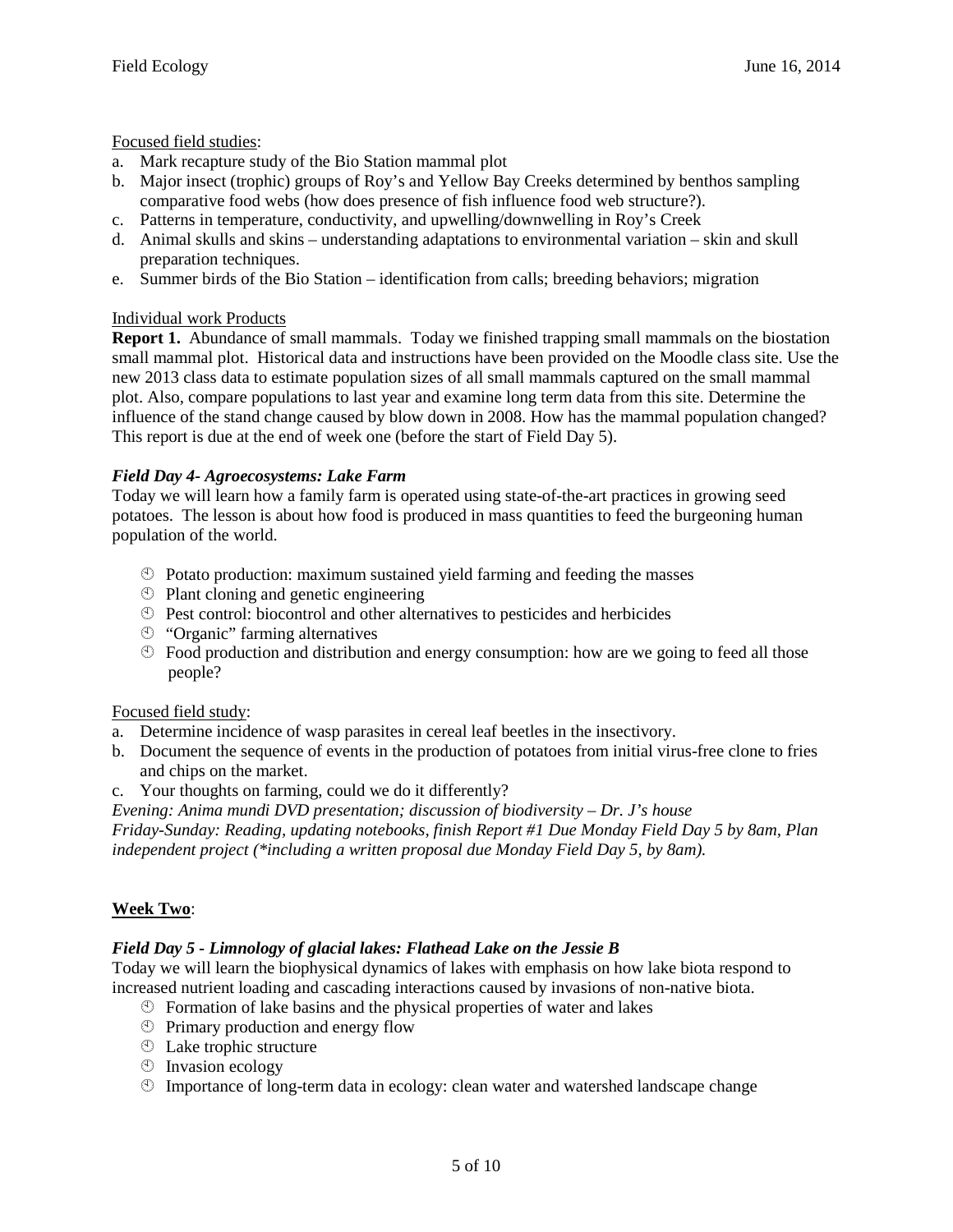- **CO** flux in lakes and global climate change
- $\overline{2}$  Living by the lake: environmental laws and protecting, sustaining and conserving water quality

#### Focused field study:

- a. Limnological methods gathering long term data that describe biophysical dynamics in the lake.
- b. Measure secchi depth and obtain depth profiles of temperature, dissolved oxygen, specific conductance and pH, collect net hauls for on-boat examination of phyto- and zooplankton.
- c. Extra reading assignment 3: Ellis et al., 2011. Cascading trophic interactions in a large oligotrophic lake. Paper published in the Proceedings of the National Academy of Science.

#### Individual work products:

**Report 2**. Limnology of Flathead Lake. Obtain the data from water column profiles collected today along with historical data. Plot today's data to show the vertical profiles using the graphics program. Produce an isopleth plot of annual temperatures in relation to depth using the Surfer program. The Surfer program is loaded on the laptop located in the Ecology classroom. Include your plots in a report that discusses the thermal properties of Flathead Lake. Included in your report a short description of how you would determine the thermal and nutrient budgets for the lake and describe the generalized trophic structure of the lake based on class lectures. This report is due before the start of class tomorrow (Field day 6).

#### *Field Day 6 - Forest Fire Ecology – Red Bench, Moose Fire areas –*

Today we will learn how forest fires create landscape patches that increase biodiversity through initiation of succession and release of plant available nutrients that increases productivity in relation to old growth systems. Climate of course is a driver of wet and dry cycles wherein plant biomass is produced and subsequently burned. Many of the forest plants and animals are uniquely adapted to fire.

- $\circled{b}$  Disturbance ecology beetle epidemics and stand replacing fires
- Nutrient cycling and retention
- Adaptation to fire: life cycle of lodge pole pine
- $\circled{S}$  Succession and stability in fire ecosystems: shifting patch mosaics in landscape ecology
- Climate variability and plant distributions: greenhouse gasses and global warming

#### Focused field study:

- a. Plant succession after fire the Hidden Meadow plots measuring tree growth and density using point-quarter transects and plots. Students will set up transects and plots and measure diameter of trees at breast height, recording all data for inclusion in an electronic data base. At least 10 trees will be aged by coring to establish a dbh-age relationship for the stand.
- b. Hidden Meadow how is the meadow environment sustained as a patch in the lodgepole fire forest? How did the lake form? Make a sketch of the patch mosaic of the meadow-forest landscape. Note the ground squirrel colony, their behavior in foraging and communication.
- c. The ancient Douglas fir a sentinel tree.
- d. Role of mountain pine beetle in the fire cycle related or not?

*Camp at the FLBS Nyack Research Natural Area – campfire review* 

#### *Field Day 7 - Mountain-side forests and the subalpine: Rescue Creek Basin trek*

Today we learn about how plants and animals take advantage of temperature and moisture gradients from river bottoms through the subalpine zones. Disturbances to the landscape by wind, fire, and avalanches will be quite evident*.* 

- **Species interactions and community structure**
- Altitudinal zonation of forest community types
- $\circled{S}$  Spatial ecology of grizzly bears and ground squirrels ecological engineers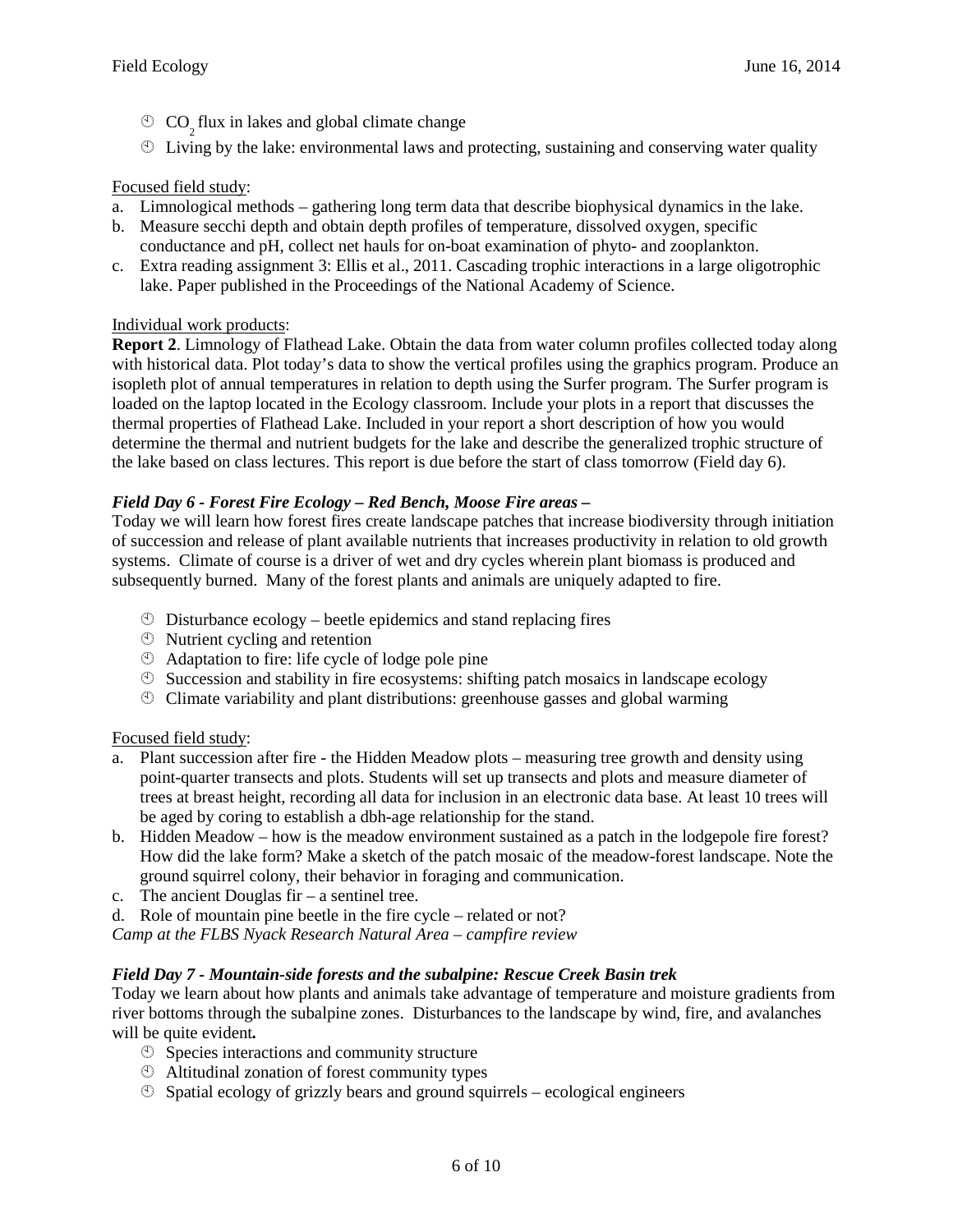Mutualism and role of mycorrizal fungi

#### Focused field study:

- a. Causes and consequences of disturbance at different scales and in different settings from valley bottom to the subalpine
- b. Structure of subalpine forests

#### Independent work products:

**Report 3**. Plot the age-dbh data for Hidden Meadow (day 6) and determine if the relationship is statistically significant. What can you say about year to year variation in growth of the trees from the cores? From the electronic spread sheet from Moodle, plot the density by species relationship for transects versus plots. Is there any statistical difference between the two measurement methods? Plot historical data for the Hidden Meadow site in relation to data obtained this year. Does the dbh data over time accurately measure growth of the trees since the fire? Is the stand gradually thinning? Discuss the data in relation to the life cycle of lodgepole and larch. This report is due on Monday before the start of class (Field Day 9).

#### *Field Day 8 – Intermountain prairie grasslands I – Native Grassland Plot; National Bison Range and Duckhaven Research Natural Area.*

Today we visit the intermountain prairie landscapes of the Mission Valley to contrast the biota of grasslands with the forest and stream systems studied so far. Most of the native grassland has been plowed into agriculture but the National Bison Range remains in a native state. The Duckhaven Research Natural Area was plowed and farmed for 50 years but for the last 20 years it has been fallowed is referred to as an old field system. Of main interest today is the way in which non-native plants been able to out compete the natives.

- $\degree$  Competition, herbivory and predation in the native grasslands and influence of invading weeds facilitation in plant ecology
- Population ecology: dynamics, energy budgets, genetic variation, isolating mechanisms. On-thespot examples: bitterroots, pronghorn and bison.
- $\circled{1}$  Life Histories energy balance and behavior (more on competition, herbivory, predation)
- Problem of scale in ecology

#### Focused field study:

- a. Black bird ecology in pothole ponds life history, population dynamics, foraging behavior, inter- and intra-specific competition for nest sites and outcomes, predators and behavioral adaptations that reduce predation, migration.
- b. Elements of prairie ecosystems geology, soils, grasses, forbs, pothole ponds, groundwater.
- c. Functional processes in prairie ecosystems herbivory (voles, bison), nutrient cycling, predation, soil formation, habitat mosaics, role of disturbances such as fire, drought, invasive plants and grasshopper outbreaks.
- d. Trumpeter swan behavior, reproduction, signet care, habitat, historical migrations
- e. Bison behavior and life cycle why the big head and shoulders?
- f. Riparian corridors of Post and Mission Creeks as seen from Bison Range;
- g. Invasive weeds why are the so successful; efficacy of biological controls and herbicides.
- h. Extra reading assignment 2: Callaway, R. M., and E. T. Aschehoug. 2000. Invasive plants versus their new and old neighbors: a mechanism for exotic invasion. Science **290**:521–523.
- i. *Evening review and discussion of the Wilson book at Dr. J's house.*

**Week Three**: **–** We have covered the basics, now to elaborate and reinforce them!!!

#### *Field Day 9 – Stream ecology and old field succession*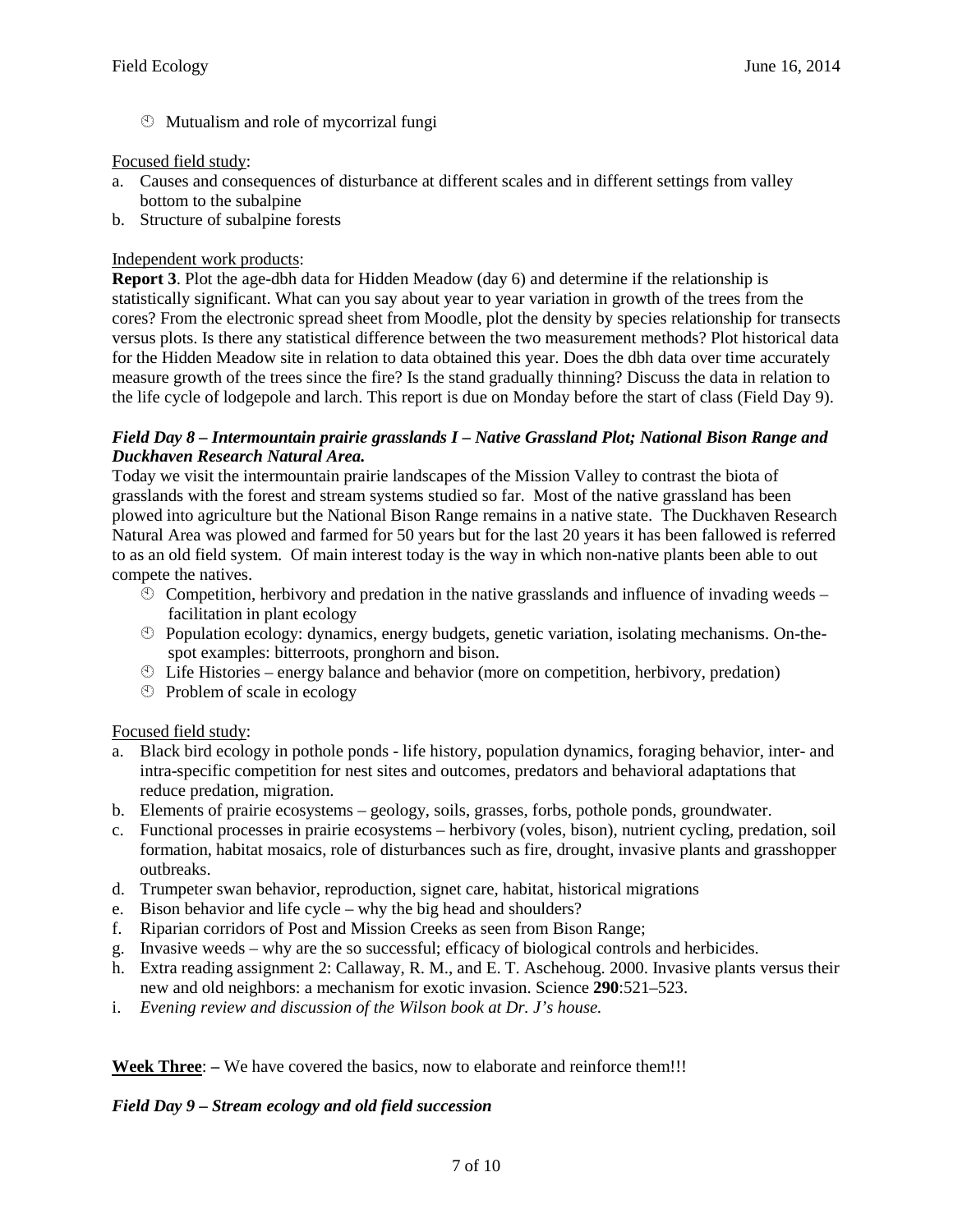Today we return to Duckhaven to work on native plant restoration plots and to continue our discussion of how populations are sustained through time. If the water levels are not too high we will contrast the ecology of Crow Creek: where it emerges from the mountain front versus its course through the old field and ag landscapes of the valley bottom - to get a sense of how the biophysical conditions and benthic macroinvertebrates change spatially in relation to landscape type. We will also sample the fish community in Crow Creek within the valley bottom.

- $\degree$  More on Population dynamics growth and reproduction use of life tables, stock-recruitment models
- Old field succession at Duckhaven: native versus nonnative plants, influences on grassland structure
- Stream trophic structure: comparing mountain and prairie reaches of Crow Creek; factors that influence trophic structure, theories of temporal and spatial change in river ecology
- $\degree$  Biofuel from old field ecosystems does it work? Is it cost effective? Role in climate change
- Use of population data in wildlife and fisheries management

#### Focused field study

a. Conduct stream surveys in mountain and prairie reaches of Crow Creek: biomass per unit area; index of biotic integrity and electro-fishing to determine fish density.

#### Independent work products:

**Report 4.** List species collected from Roy's Creek and the two different sections of Crow Creek (mountain vs. prairie) and prepare comparison plots per the handout that describes how to calculate the various metrics and conduct statistical tests. Were there significant differences between the three sites in species composition and density? What do differences in the EPT taxa tell us about water quality at the different sites? What are the main differences in taxa between the two Crow Creek reaches? Are there some taxa found only in the mountainous reach and what adaptations do they have to live in that type of habitat (check out Merrit and Cummins). This report is due tomorrow before class (Field Day 10).

#### *Field Day 10 – Front Range landscape ecology – Firebrand Pass trek* **– camp at Nyack**

Today we learn how plants and animals adapt to the extreme conditions of the subalpine and alpine zones, where wind and cold are prime controlling variables.

- Climate variability: drivers of rain shadows and glacier advance/retreat
- $\circled{S}$  Succession and stability in relation to landscape forming processes: plate tectonics, climate variability, wind, water, glaciation, soil formation, fire, herbivory, nutrient cycling and retention
- $\circled{C}$ , N and P generation and transformation in relation to hydrologic cycle
- Herbivory in a landscape and life history energy balance context: grasshoppers, beavers, elk, bighorn sheep, mountain goats
- Altitude and latitude influences on adaptation

#### Focused field study:

- a. Measure body size and shape changes along the altitudinal gradient grasshoppers and willows
- b. Note distribution of rock types through the Lewis Overthrust unconformity: fossils and bedrock chemistry.
- c. Animal behavior observe habits of wildlife encountered

#### *Field Day 11 – Alpine ecology – Siyeh Pass Trek* **– 6:00 AM departure from Nyack**

Today we continue with lessons in alpine ecology but also learn about predator-prey relationships. With luck we will see mountain sheep and goats and learn about their adaptations to life in the high mountains and how they avoid predation by lions and bears. We will also learn about the life history of a quintessential alpine resident, the wolverine and its primary prey, the hoary marmot.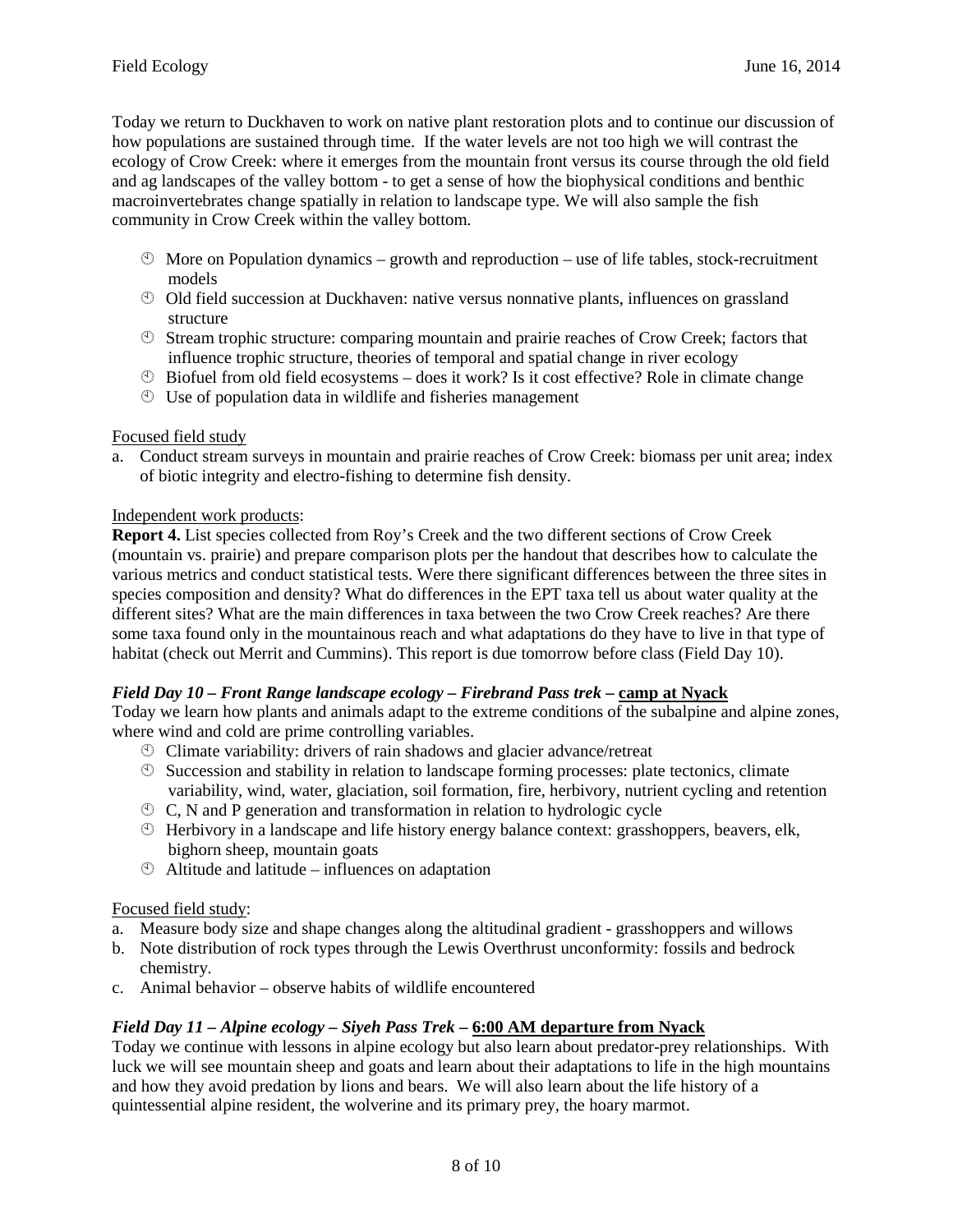- Adaptation for life in extreme environments: life history strategies of alpine biota
- $\circled{E}$  Ecology of an alpine fen: nutrient cycling and retention at the top of the geohydrologic continuum, the N loss conundrum.
- $\circled{S}$  Grizzly bear farming (large animal disturbance ecology) of glacier lilies: influence on nutrient cycling and retention.
- $\circled{P}$  Pika and other rodents of the alpine: prey for wolverine, golden eagle and grizzly bears; examples of predator-prey cycles and associated ecosystem feedbacks.

#### Focused field study –

- a. Note structural features and fire paths in the McDonald Creek Valley from Sun Road overlook b. Note plant colonization patterns in the alpine, especially rills of *Dryas*.
- b. Extra reading assignment 4 Tardiff, S. E., and J. A. Stanford. 1998. Grizzly bear digging: effects on subalpine meadow plants in relation to mineral nitrogen availability. Ecology **79**:2219–2228.

*Camp again at Nyack – with campfire stories and lessons* 

#### *Field Day 12 - Ecology of an alluvial flood plain – Nyack Research Natural Area* **–**

Today we learn the form and function of rivers and their floodplains, the most biodiverse and also the most endangered landscapes on earth.

- Riverscapes: the shifting habitat mosaic of river ecosystems
- Groundwater ecology
- Nutrient cycles and retention in the floodplain ecosystem
- Adaptation and natural selection: cottonwood trees, boreal toads, brook trout and knapweed (flood plain invaders – how do they do it?); flood plain *Dryas –* competition with knapweed
- $\circled{}$  Multidisciplinary approaches for understanding biocomplexity in natural-cultural systems
- $\degree$  Conservation biology of the river corridor: cottonwoods as keystone species flood plains as hotspots of biodiversity

#### Focused field study:

- a. Use piezometers and specific conductance-temperature meters to demonstrate gw-sw interactions; sketch layout of flood plain habitats in context of surface and groundwater control.
- b. Sketch primary succession of woody plants with focus on cottonwood recruitment and stand age in relation to river geomorphology and hydrology
- c. Diagram boreal toad life history spawning and rearing habitats and conditions consider gene flow among populations of toads in alpine versus flood plains.

Extra reading assignment 5: Stanford, J. A., M. S. Lorang, and F. R. Hauer. 2005. The shifting habitat mosaic of river ecosystems. Verh. Internat. Verein. Limnol. **29**:123–136.

Independent work products: The 4 individual assignment reports must be completed by Tuesday, Field Day 10. \*\*A rough draft of your project report is due before class starts on Field Day 13.

#### **Week Four: - Project reports due!!**

Today and tomorrow we will walk through all the landscapes and ecosystems studied in this course allowing all the aspects of ecology learned so far to be reviewed and synthesized.

#### *Field Day 13 - Alpine ecology– Scenic Point, Two Medicine area GNP*

- $\circled{1}$  Alpine plant animal interactions
- $\circled{S}$  Viewing multiple biomes biogeography and human history in the Crown of the Continent.
- Legacy of Native Americans: quality of life in an ecological context (how important is material wealth?)